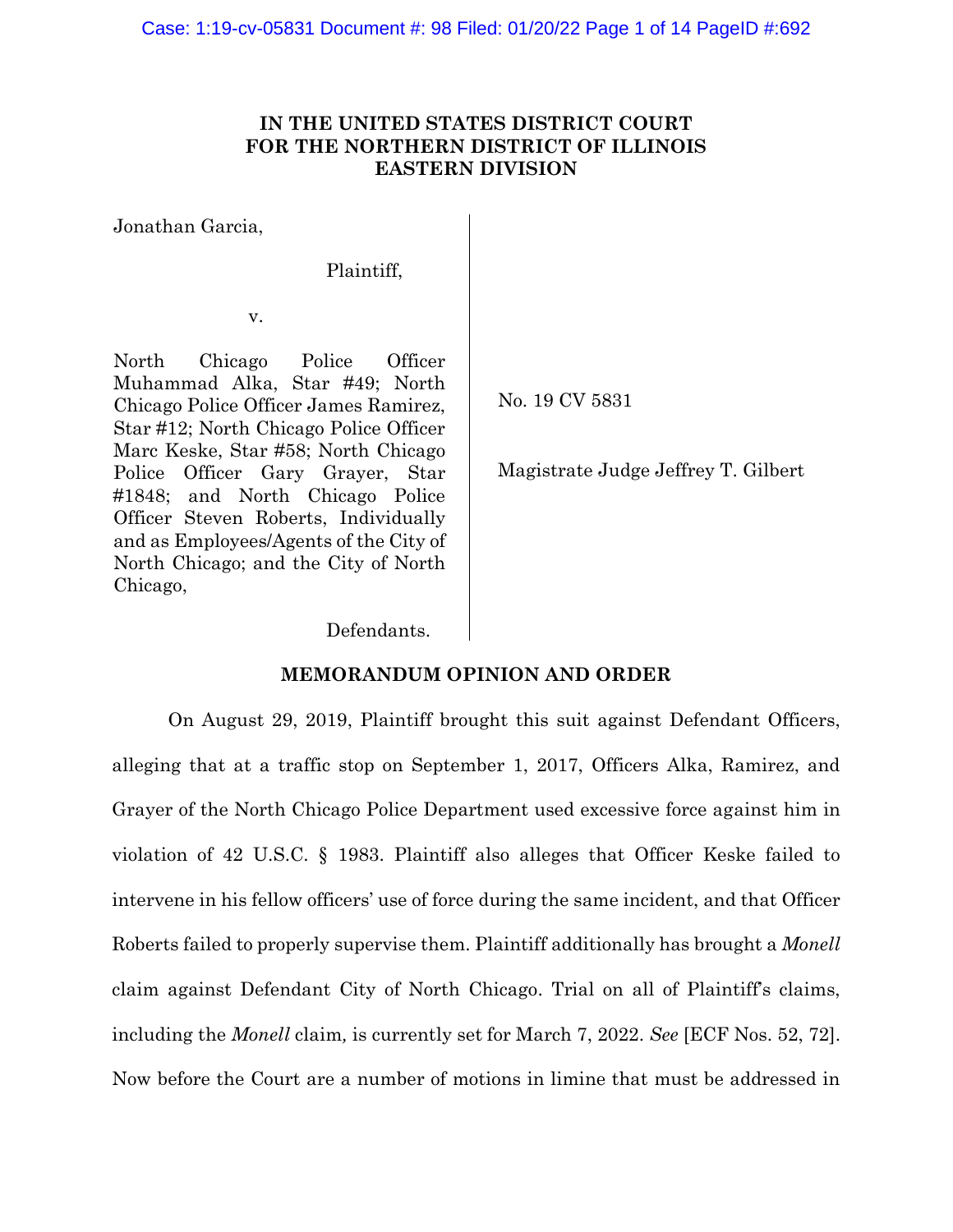advance of the parties' pretrial conferences on February 1, 2022 and February 11, 2022.

The authority to rule on motions in limine is not expressly contemplated by the Federal Rules of Evidence, but it is inherent in the Court's authority to manage trials. *Jenkins v. Chrysler Motors Corp.,* 316 F.3d 663, 664 (7th Cir. 2002). "[J]udges have broad discretion in ruling on evidentiary questions during trial or before on motions in limine." *Id*. "Motions in limine are intended 'to avoid the delay and occasional prejudice caused by objections and offers of proof at trial.'" *Kirkland v. Sigalove*, 2015 WL 231875, at \*1 (N.D. Ill. 2015) (quoting *Wilson v. Williams*, 182 F.3d 562, 566 (7th Cir. 1999)). They perform a "gatekeeping function" and allow the trial judge to exclude evidence that clearly would not be admissible for any purpose. *Jonasson v. Lutheran Child & Family Servs.,* 115 F.3d 436, 440 (7th Cir. 1997); *see also, Hawthorne Partners v. AT&T Technologies, Inc.,* 831 F. Supp. 1398, 1400 (N.D. Ill. 1993). The moving party bears the burden of proving blanket inadmissibility, *Mason v. City of Chi.*, 631 F. Supp. 2d 1052, 1056 (N.D. Ill. 2009), and unless evidence meets this high standard, "evidentiary rulings should be deferred until trial so that questions of foundation, relevancy and potential prejudice may be resolved in proper context." *Hawthorne Partners*, 831 F. Supp. at 1400. In the same vein, denial of a motion in limine does not necessarily mean that the evidence contemplated by the motion is admissible. It only means that the court is not able, without more information about the foundation and relevance of the contested evidence in the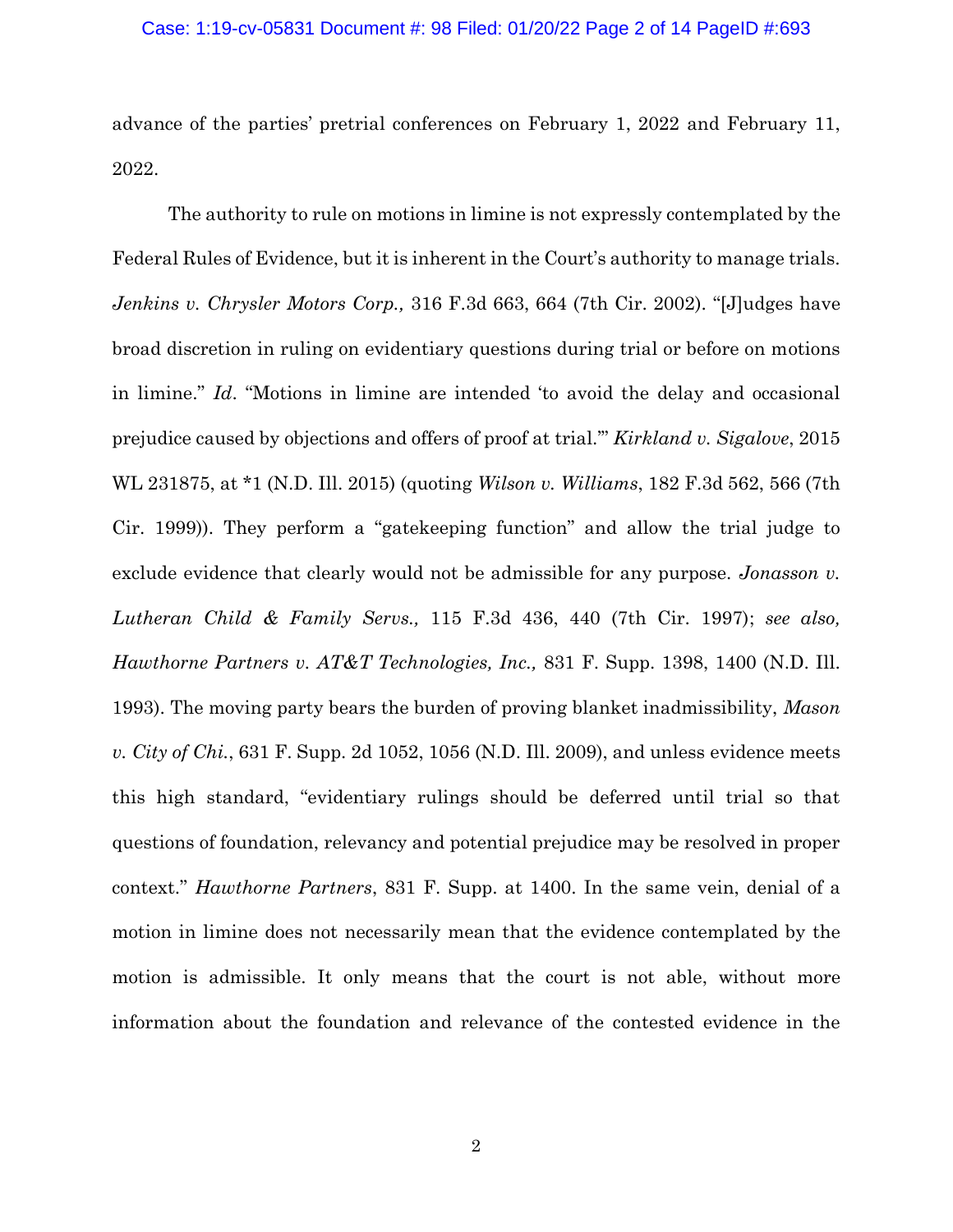context of trial itself, to determine whether that evidence should be excluded. *See Bruce v. City of Chi.,* 2011 WL 3471074, at \*1 (N.D. Ill. 2011).

## **PLAINTIFF'S MOTIONS IN LIMINE**

The parties in this case have filed thirteen total motions in limine now ripe for decision. The Court turns first to Plaintiff's seven motions in limine. [ECF No. 78].

#### **I. Motion in Limine No. 1**

Plaintiff's Motion in Limine No. 1, which seeks blanket leave to treat any nonparty North Chicago Police Officer as a hostile witness pursuant to Federal Rule of Evidence 611(c), is denied as premature and vague. Rule 611(c) instructs that leading questions generally are not desirable on direct examination, but that they may be proper on direct examination "when a party calls a hostile witness, an adverse party, or a witness identified with an adverse party." *See also, Gonzalez v. Olson*, 2015 WL 3671641, at \*15 (N.D. Ill. 2015). "A classic example of a witness identified with an adverse party is a police officer called as a witness in a § 1983 trial involving an incident in which he or fellow officers were involved." *Ratliff v. City of Chicago,* 2013 WL 3388745, at \*6 (N.D. Ill. 2013); *see also, Ellis v. City of Chicago,* 667 F.2d 606, 612–13 (7th Cir. 1981). But at least as of now, Plaintiff has not made the necessary factual showing to support a ruling that every non-party North Chicago Police Officer he intends to call meets the above-described standard and should automatically be deemed a hostile witness. Should Plaintiff seek a ruling on specific, non-party North Chicago Police Officers expected to testify in Plaintiff's case-in-chief,<sup>1</sup> Plaintiff should

 $10$  Other than the named individual Defendant Officers in this case, Plaintiff's pretrial witness list contains only one individual affiliated with the North Chicago Police Department: "North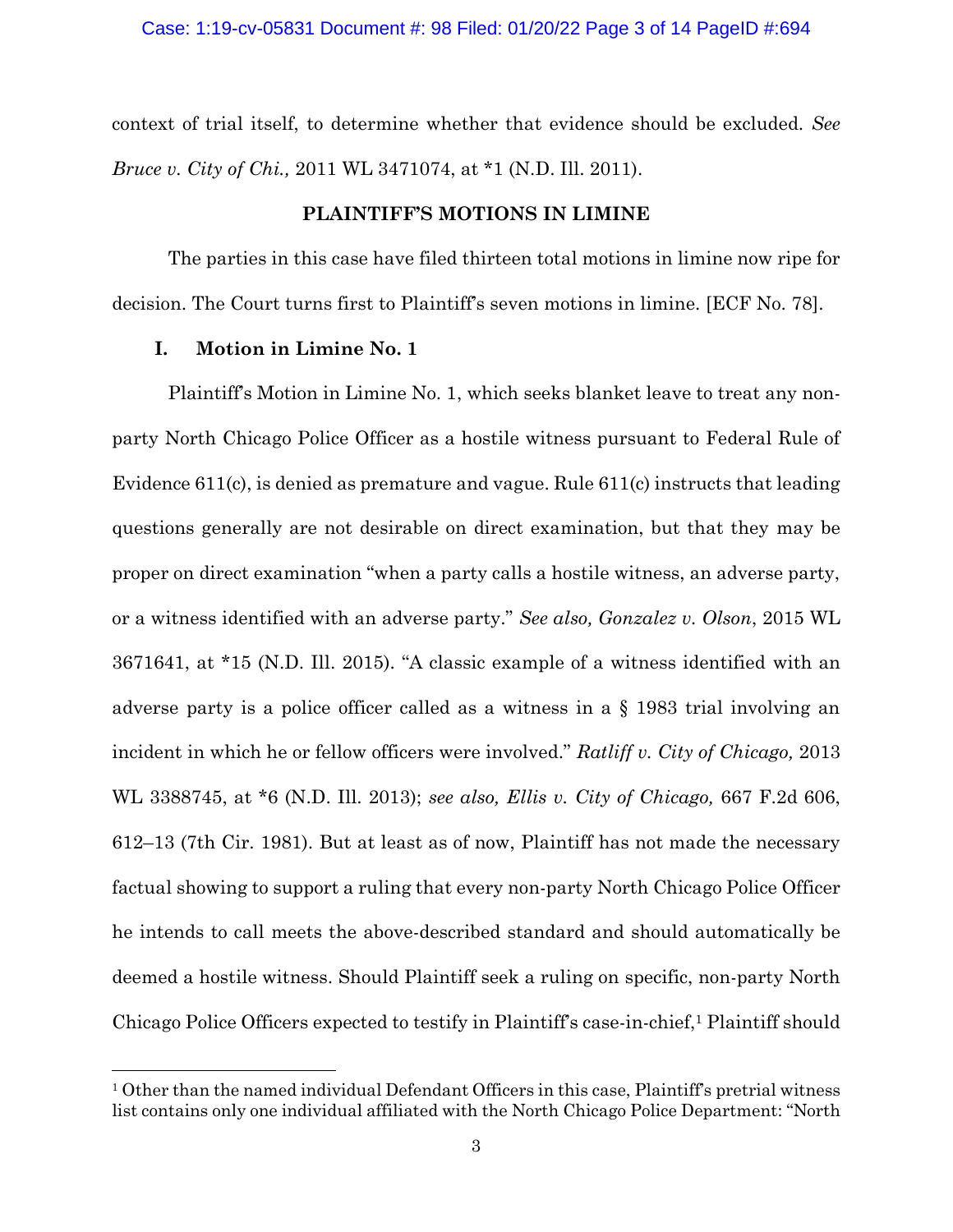#### Case: 1:19-cv-05831 Document #: 98 Filed: 01/20/22 Page 4 of 14 PageID #:695

come to the pretrial conference prepared to identify each witness, his or her role in the incident in question, if any, and the anticipated substance of his or her testimony.

## **II. Motion in Limine No. 2**

Plaintiff's Motion in Limine No. 2 asks the Court to instruct the jury on the preponderance of the evidence standard and elements of the Plaintiff's claims prior to opening statements. This motion is granted without objection from Defendants. The Court asks that the parties confer and jointly submit proposed language for the aforementioned instructions, consistent with current Seventh Circuit Pattern Jury Instructions, prior to the February 1, 2022 pretrial conference.

#### **III. Motion in Limine No. 3**

Plaintiff's Motion in Limine No. 3, which asks this Court to permit members of the jury to submit written questions following the examination of each witness, is denied, notwithstanding that Defendants do not object to it. In the Court's experience, the process of allowing jurors to pose questions to witnesses is more complicated than it seems at first blush. It requires each individual juror to reflect on a witness's testimony during the trial and before all the evidence is in and write down questions he or she may want to ask the witness, after which the Court must, collect the questions from the jurors, confer with counsel about those proposed questions, and

Chicago Police Department 30(b)(6) designee Lt. Diez." [ECF No. 59-1] at 1–2. To the extent Plaintiff's Motion in Limine No. 1 is directed specifically at Lt. Diez's testimony, it is not clear to the Court why a Rule 30(b)(6) designee should be treated as hostile under the parameters of Rule 611(c). But the Court intends to discuss this matter further at the pretrial conference with additional factual context.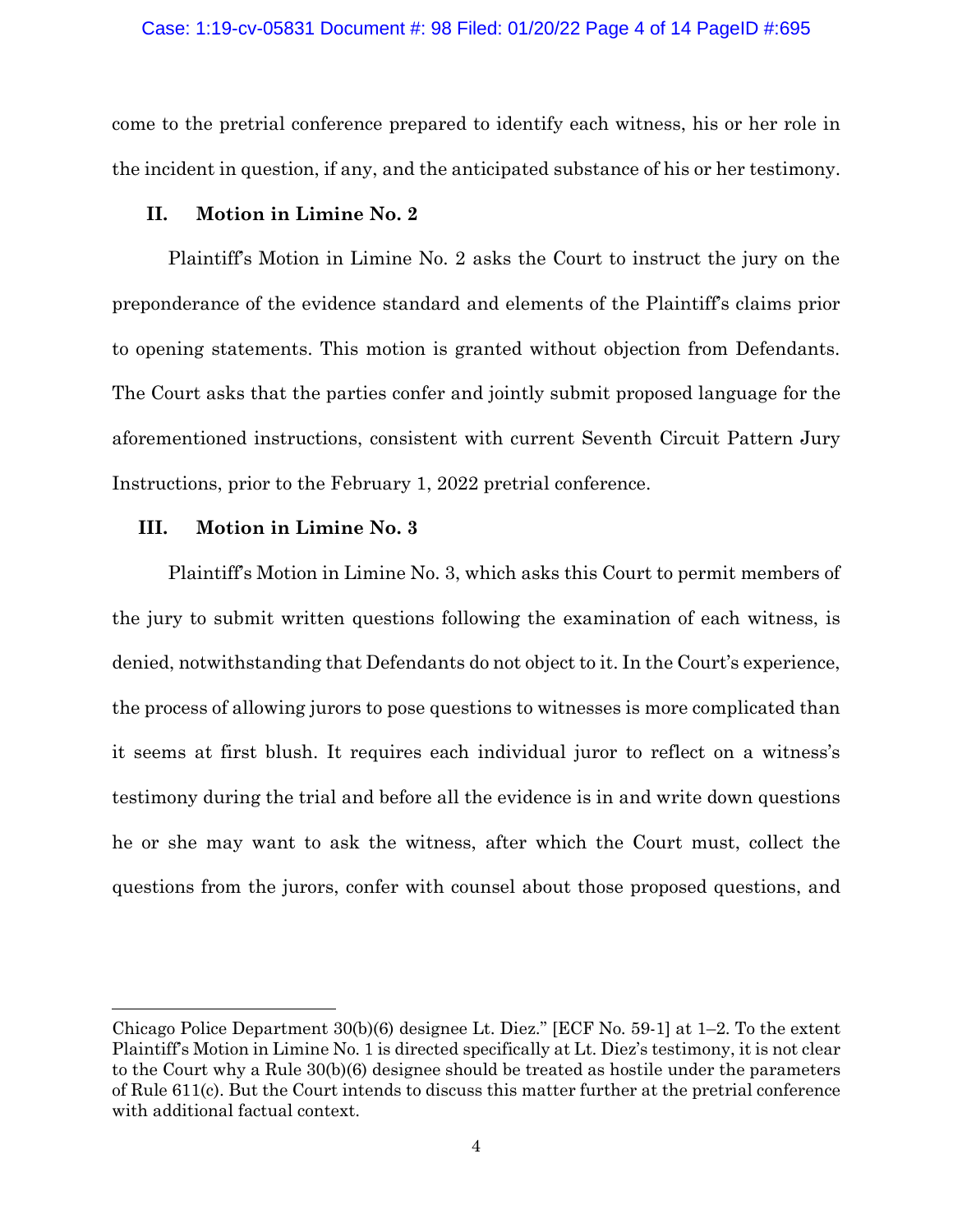## Case: 1:19-cv-05831 Document #: 98 Filed: 01/20/22 Page 5 of 14 PageID #:696

rule on objections to them before any question is put to a witness. This exercise typically takes much more time than any benefit realized from it.

In addition, jurors sometimes get frustrated if they are they are told they may suggest questions only to have their questions not asked of a witness for reasons that the jurors, as primarily if not exclusively lay people, do not appreciate. It has been the Court's experience that allowing jurors to pose questions to witnesses results in one of two outcomes: a question that ultimately does not get asked because of a valid objection to the question, or a question that does get asked but does not materially advance the matters on which the jury ultimately needs to deliberate.

In addition, allowing jurors to submit written questions after every witness and the process of vetting those suggested questions in the manner described above has the potential to lengthen the trial, which currently is scheduled to last no more than one week. There already are enough obstacles to the efficient and safe running of a trial during the COVID-19 pandemic without adding another potential source of delay or frustration. Although the Court understands that other judges have allowed jurors to ask questions in particular cases, it does not see a strong upside in doing so in this case and it sees significant downside. For all the above reasons, the Court will not invite jurors to ask questions in a formalized way during the trial of this case.

### **IV. Motion in Limine No. 4**

Plaintiff's Motion in Limine No. 4 to allow intermediate statements in between witness testimony also is denied. As a threshold matter, the Court does not think it is a productive use of precious trial time during the COVID-19 pandemic to allow the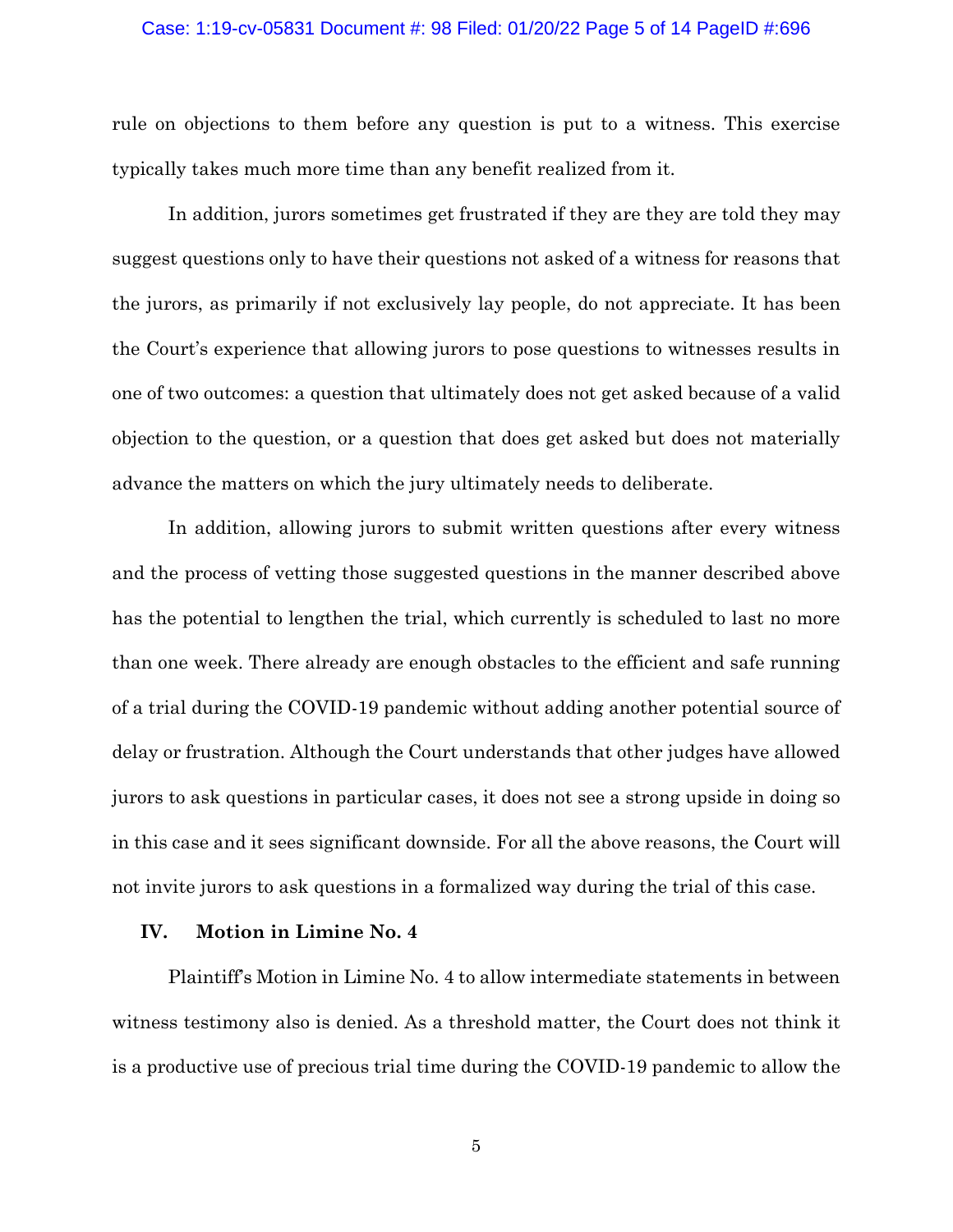#### Case: 1:19-cv-05831 Document #: 98 Filed: 01/20/22 Page 6 of 14 PageID #:697

interim statements that Plaintiff proposes, notwithstanding Defendants' lack of objection to the same. As with the proposal that the jurors be allowed to pose questions to witnesses, this proposal also will lengthen the trial for no corresponding productive purpose. This case is not overly complex and is scheduled to run just five trial days. It is not the kind of case that carries a significant risk of juror confusion or loss of focus if the parties do not periodically frame the issues for the jury as the case proceeds. Counsel will have an adequate opportunity during their opening statements and closing arguments to frame the issues in the way they want to frame them. In addition, in the Court's view, the kind of interim statements proposed here carry a real risk that the jury will begin the process of deliberating and evaluating the evidence, and the strengths and weaknesses of the parties' respective arguments, before all the evidence has been admitted and the jury has been instructed on the law. The Court, therefore, sees little benefit but serious downside in allowing the interim statements to the jury being proposed here.

#### **V. Motion in Limine No. 5**

Plaintiff's Motion in Limine No. 5 seeking to bar "any opinion testimony expressed by any defendant or any other witness that the force used was reasonable and/or that Plaintiff's constitutional rights were not violated" is denied as overbroad and vague. The Court, however, intends to implement the following parameters regarding testimony elicited by both Plaintiff and Defendants on whether the force Defendant Officers used during the incident was reasonable.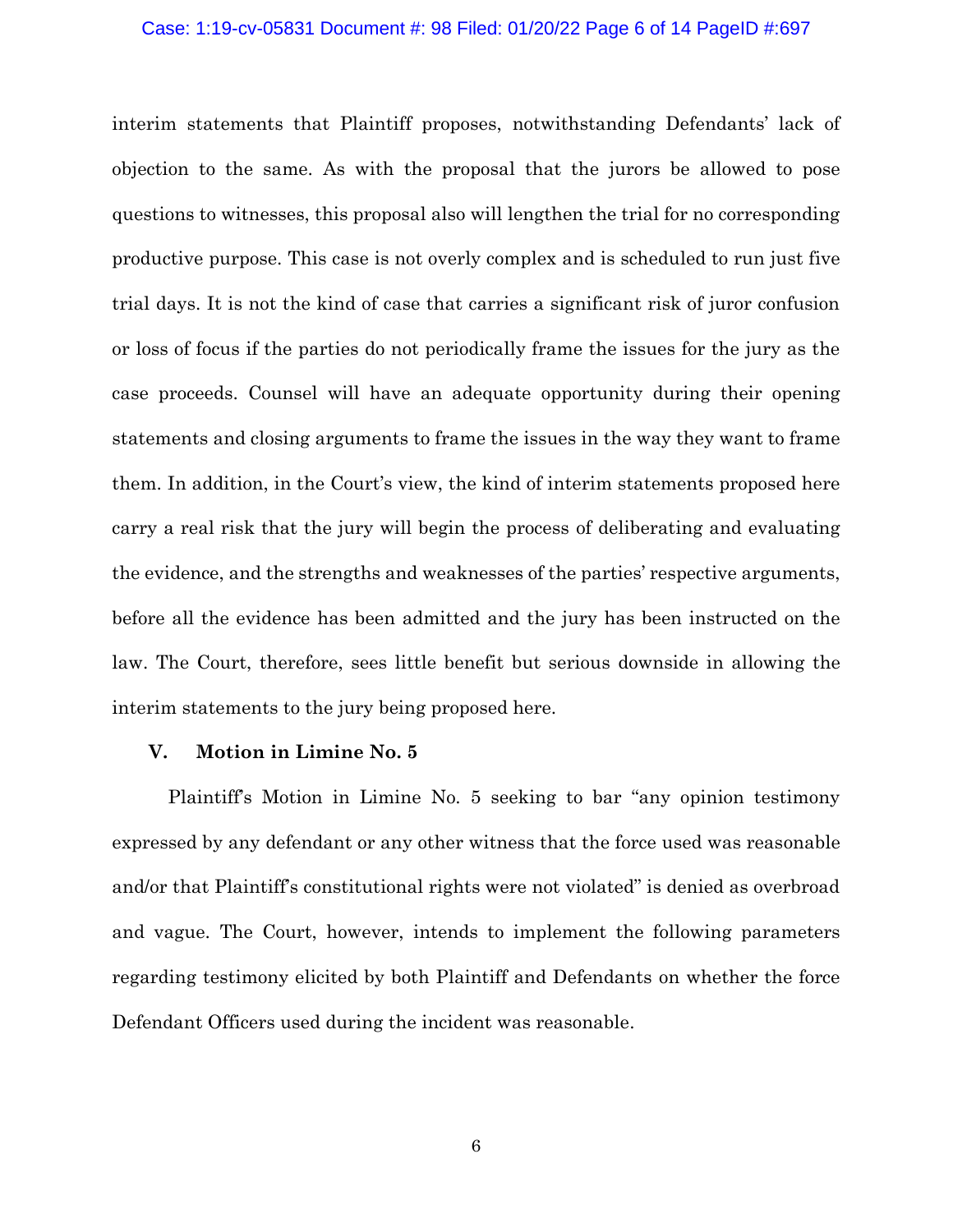## Case: 1:19-cv-05831 Document #: 98 Filed: 01/20/22 Page 7 of 14 PageID #:698

It is well-established in the Seventh Circuit that "lay testimony offering a legal conclusion is inadmissible because it is not helpful to the jury, as required by Rule 701(b)." *United States v. Noel*, 581 F.3d 490, 2009 WL 2835428, at \*4 (7th Cir. 2009). "This is because a lay witness's purpose is to inform the jury what is in the evidence, not to tell it what inferences to draw from that evidence." *Id*. In this case, the predominant issue the jury will be called upon to decide is whether Defendant Officers used excessive force against Plaintiff. So, although Defendant Officers will be given wide latitude to testify as to what they observed and did in response to Plaintiff's actions during the incident, neither Defendant Officers nor Plaintiff will be permitted to offer an opinion regarding the objective reasonableness of Defendant Officers' actions. To the extent Defendant Officers, as outlined in their response, intend to "testify or opine that their decision to use pepper spray was the least amount of force and reasonable in response to Plaintiff's actions," this testimony clearly is not admissible as proffered. [ECF No. 93] at 2. Again, Defendant Officers may describe the factual circumstances of Plaintiff's incident – what they saw, heard, felt, and did – but may not offer the ultimate legal opinion that their use of force was objectively reasonable in response to Plaintiff's actions. That is for the jury to decide. The Court intends to further address these parameters for lay witness testimony regarding Defendant Officers' allegedly excessive use of force with the parties at the pretrial conference.

## **VI. Motion in Limine No. 6**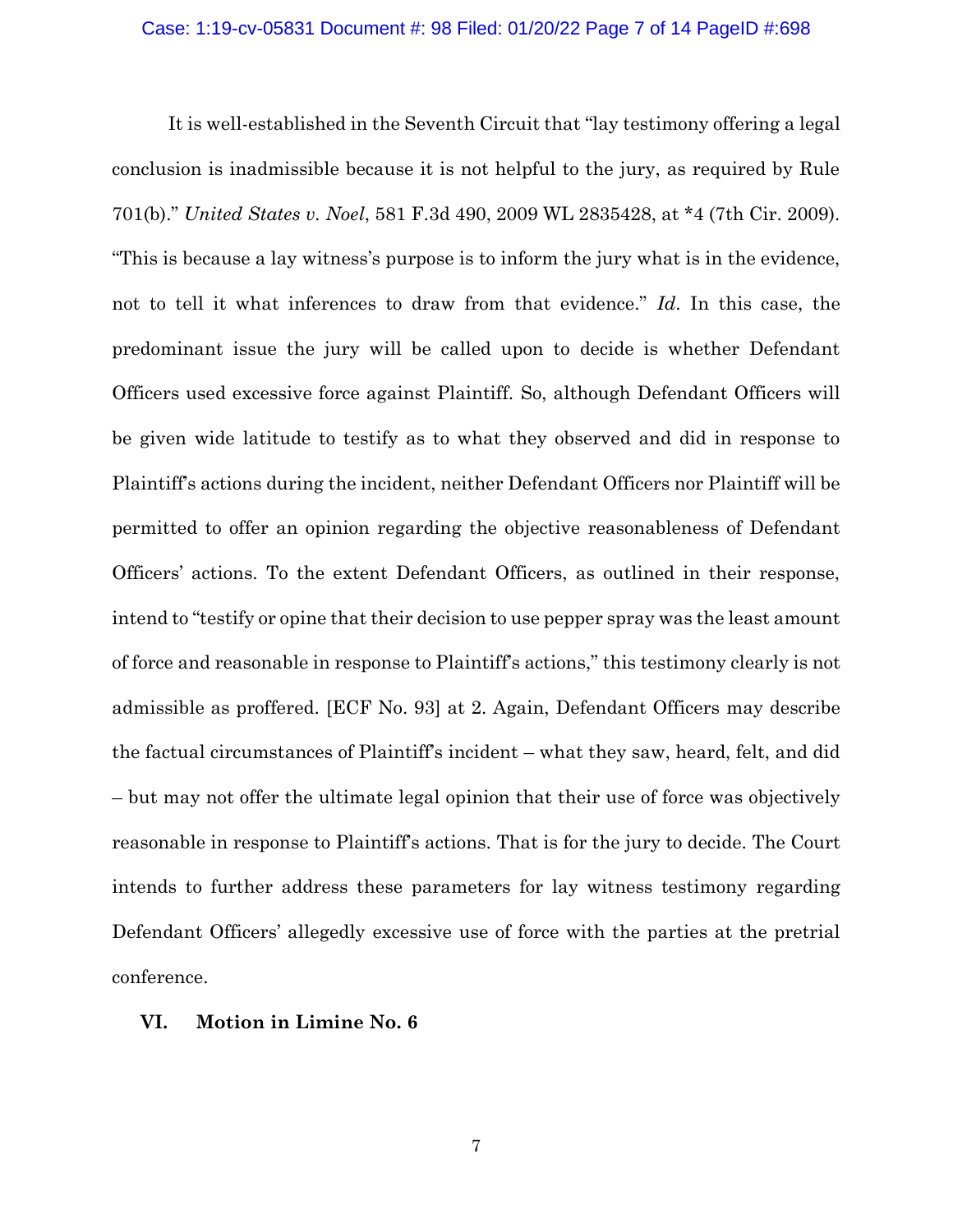#### Case: 1:19-cv-05831 Document #: 98 Filed: 01/20/22 Page 8 of 14 PageID #:699

Plaintiff's Motion in Limine No. 6, which seeks to bar "any evidence, reference or argument concerning any speculation that Plaintiff was intoxicated or high before or during his encounter with the Defendants," also is overbroad as presented. It nevertheless is granted in part and denied in part. The Court offers the following guidance on what testimony or evidence may be elicited regarding Plaintiff's alcohol or drug use.

Evidence that Plaintiff used illegal drugs or drank alcohol to excess on a date other than the date of the incident in this case is not admissible. It has little to no probative value and a high risk of unfairly prejudicing Plaintiff in front of the jury. *See United States v. Spano,* 421 F.3d 599, 606 (7th Cir. 2005). The Court is not persuaded by Defendants' ancillary argument that Plaintiff's past use of marijuana may be relevant to his claim for emotional damages. Evidence of past illegal drug use or alcohol abuse is not admissible for any purpose under the facts of this case.

Evidence that Plaintiff either was intoxicated or under the influence of drugs on the date of the incident, however, weighs differently in the Court's view. If there is reason to believe that alcohol or marijuana seriously impaired Plaintiff's memory of the events on the date in question, or that substance use prevented Plaintiff from understanding the events at the time they occurred, evidence of his drug or alcohol use is admissible. *Spano*, 421 F.3d at 606. Similarly, if there is evidence that Plaintiff was under the influence of drugs or alcohol at the time of the incident, that may help "explain the facts and circumstances Defendants confronted before, during, and after the arrest." *Casares v. Bernal*, 790 F. Supp. 2d 769, 786 (N.D. Ill. 2011) (citing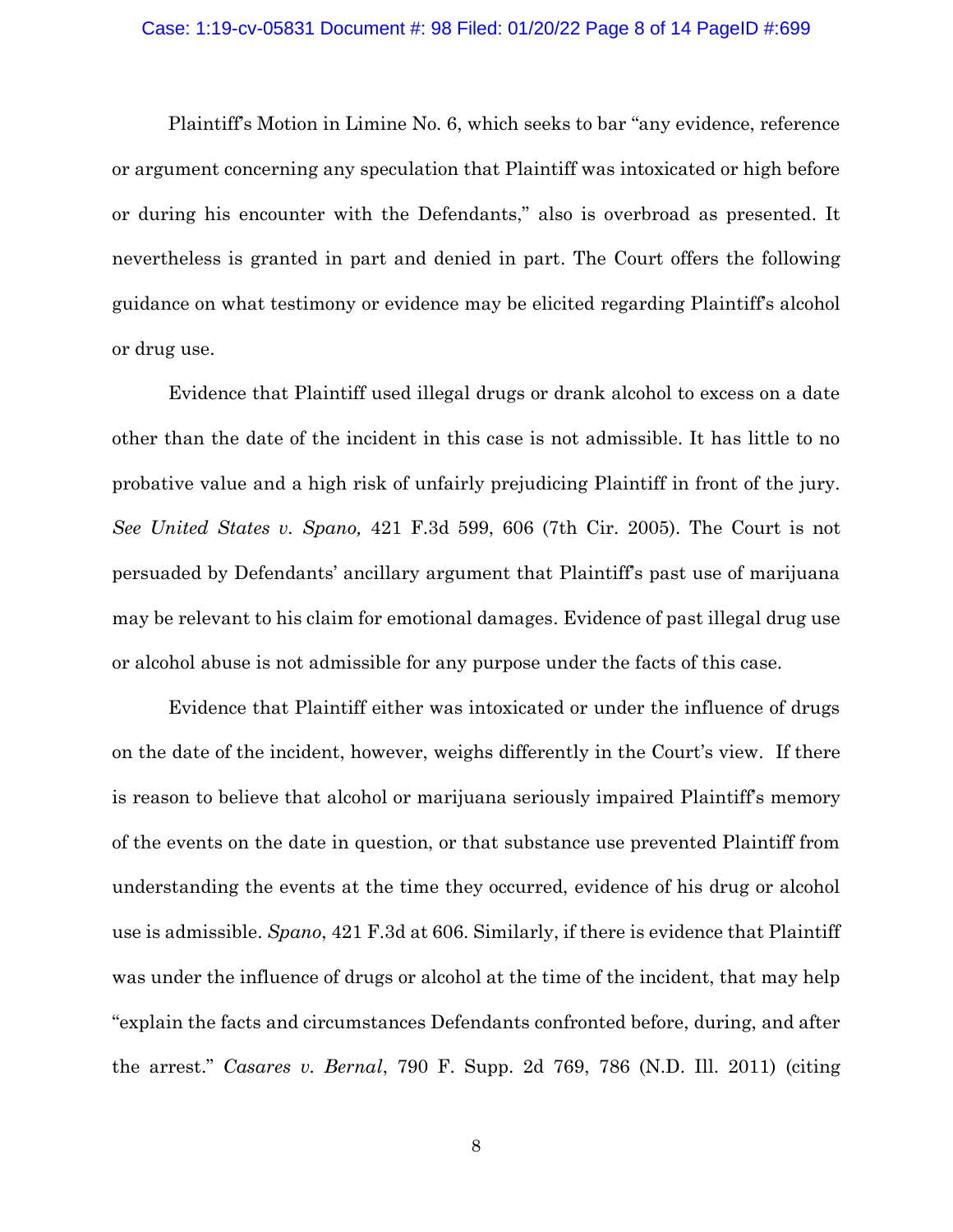*Graham v. Connor*, 490 U.S. 386, 397 (1989)). Defendants may therefore elicit percipient witness testimony regarding Plaintiff's condition and behavior at the time of the incident and at the DUI checkpoint where Plaintiff was stopped, or admit body worn camera regarding the same. Such evidence clearly is relevant to the facts and circumstances surrounding the confrontation between Defendants and Plaintiff that lies at the heart of this case, and its prejudicial impact is substantially outweighed by its probative value. FED.R.EVID. 403; *see also, Graham,* 490 U.S. at 397.

## **VII. Motion in Limine No. 7**

The Court construes Plaintiff's Motion in Limine No. 7 as a request to bar any mention of a specific, prior lawsuit in which Plaintiff was involved as a child, identified by Plaintiff as case number 13 CV 8955. So construed, Defendants do not object to Plaintiff's Motion in Limine No. 7. Nor does the Court. Plaintiff's Motion in Limine No. 7 is granted.

To the extent Defendants' response to Plaintiff's Motion in Limine No. 7 foreshadows Defendants' intention to attempt to introduce Plaintiff's prior arrests, criminal convictions, or other encounters with the police outside of the incident in question, the Court notes that it is not generally inclined to allow such evidence pursuant to Federal Rules of Evidence 403 and 404. But, if there is specific evidence Defendants seek to introduce regarding Plaintiff's history with law enforcement, Defendants should come to the pretrial conference prepared to address why Rules 403 and 404 do not preclude its admission. *See, e.g., Barber v. City of Chicago*, 725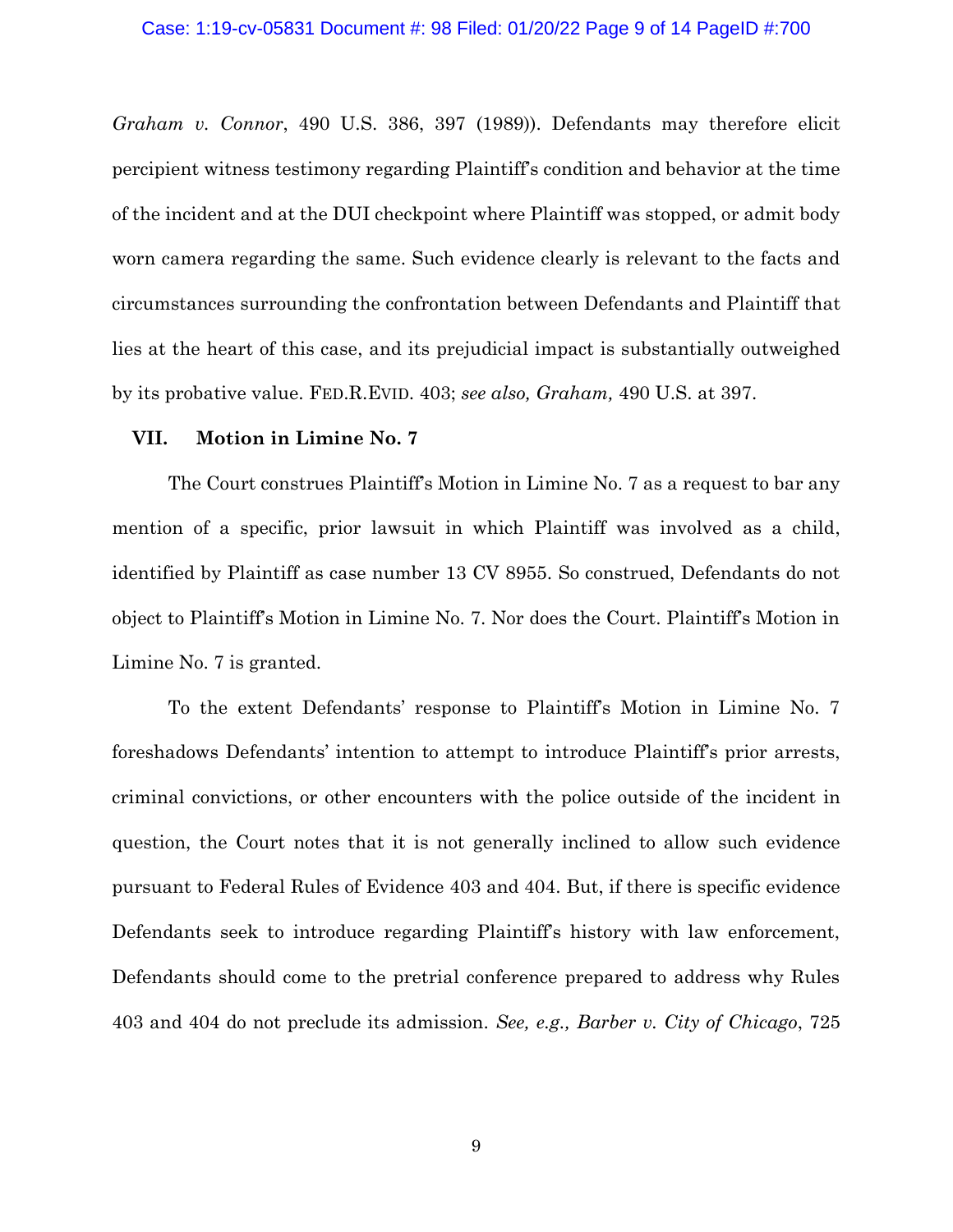F.3d 702, 709 (7th Cir. 2013); *Norris v. Bartunek*, 2017 WL 4556714, at \*4 (N.D. Ill. 2017); *Betts v. City of Chicago*, 784 F. Supp. 2d 1020, 1024 (N.D. Ill. 2011).

## **DEFENDANTS' MOTIONS IN LIMINE**

The Court next addresses Defendants' six motions in limine. [ECF No. 83].

## **I. Motion in Limine No. 1**

Defendants' Motion in Limine No. 1, which asks this Court to bar Plaintiff from presenting damage-related evidence about lost income, is reserved for ruling. The Court needs more information before this issue is ripe for adjudication. For example, it is not clear from the parties' briefing, or from the contents of the proposed pretrial order in this case, what information Defendants requested in written discovery on this point, how Plaintiff responded, what Defendants did in light of that response, what inquiries Defendants made at Plaintiff's deposition about his employment history or loss of income, and why Plaintiff failed to include damages related to lost income in the proposed pretrial order if he in fact intends to seek such damages as a line item at trial.

### **II. Motion in Limine No. 2**

Defendants' Motion in Limine No. 2 asks the Court to bar Plaintiff, or any other lay witness, from providing medical opinion testimony. This motion is overly broad and too vague to adjudicate without the context of specific witness testimony. The Court therefore reserves ruling on Defendants' Motion in Limine No. 2 until the pretrial conference, or trial itself, but offers the following general parameters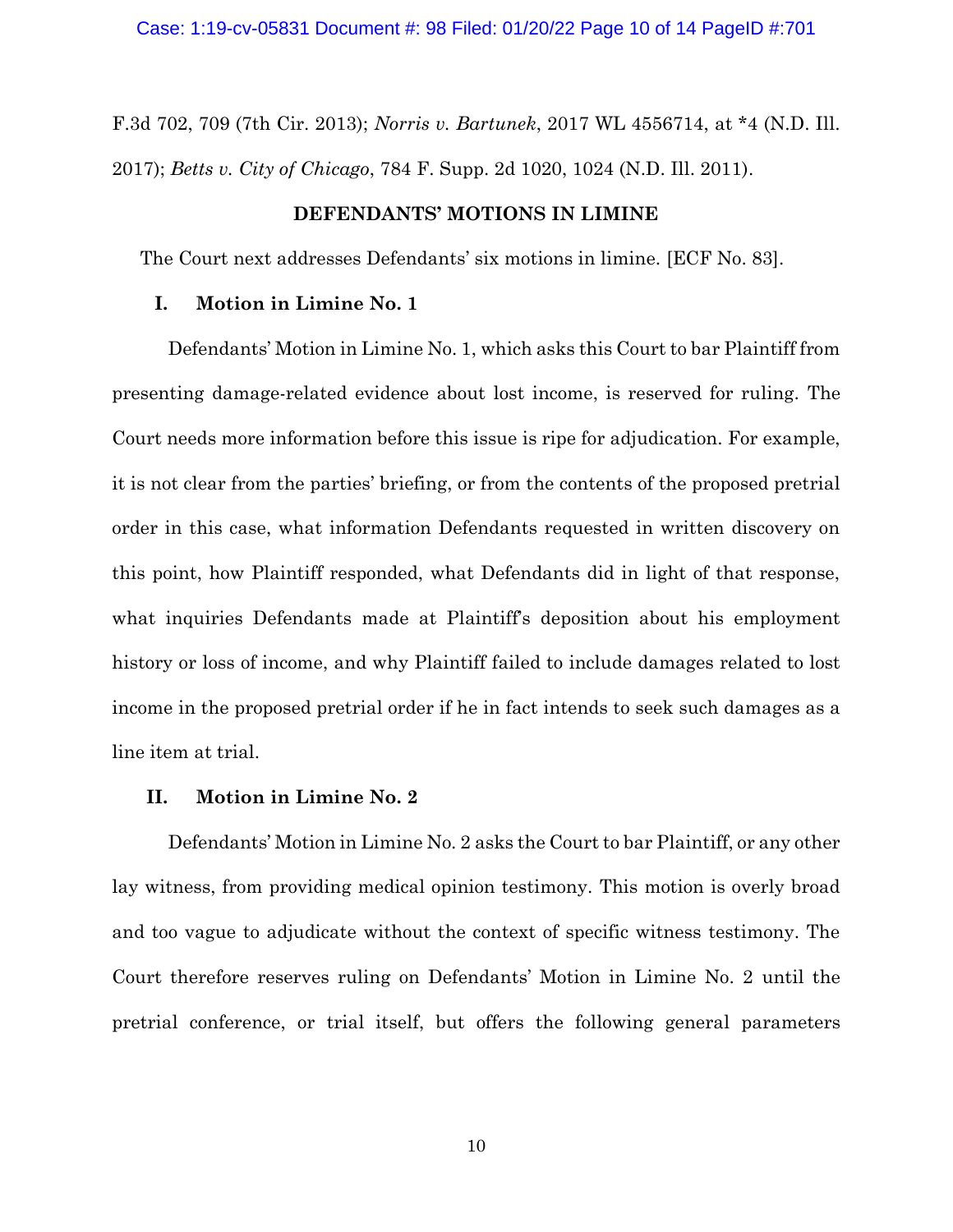#### Case: 1:19-cv-05831 Document #: 98 Filed: 01/20/22 Page 11 of 14 PageID #:702

regarding the permissible scope of lay witness testimony under Federal Rule of Evidence 701.

Federal Rule of Evidence 701 allows a lay witness to offer opinion testimony to that is rationally based on the witness's perception, helpful to clearly understanding the witness's testimony or to determining a fact in issue, and not based on scientific, technical, or other specialized knowledge within the scope of Rule 702. FED.R.EVID. 701. Therefore, a lay witness is entitled to testify about his "own perceptions, including the physical and emotional effects of the defendants' alleged conduct." *Christmas v. City of Chicago,* 691 F.Supp.2d 811, 821 (N.D. Ill. 2010). A lay witness may not, however, offer medical opinions that require scientific, technical, or other specialized knowledge. *Cooper v. Dailey*, 2012 WL 1748150, at \*7 (N.D. Ill. 2012) (plaintiffs, "as lay persons, may not testify as to any diagnosis or condition" but "may relate to the jury their condition following the incident based on their recollections and subject to cross-examination").

In the context of Plaintiff's testimony (which appears to be the primary subject of Defendants' Motion in Limine No. 2), the Court will allow Plaintiff to testify about his own perception of his physical and mental health before and after the incident. *See*, e.g., *Hendrickson v. Cooper,* 589 F.3d 887, 893 (7th Cir. 2009); *Macon v. City of Fort Wayne*, 2012 WL 3745375, at \*8 (N.D. Ind. 2012) (collecting cases holding that a plaintiff in an excessive force can testify about his own symptoms). Other witnesses, including Defendant Officers and Plaintiff's family members, similarly may testify about their observations of Plaintiff's condition before, during, and after his arrest.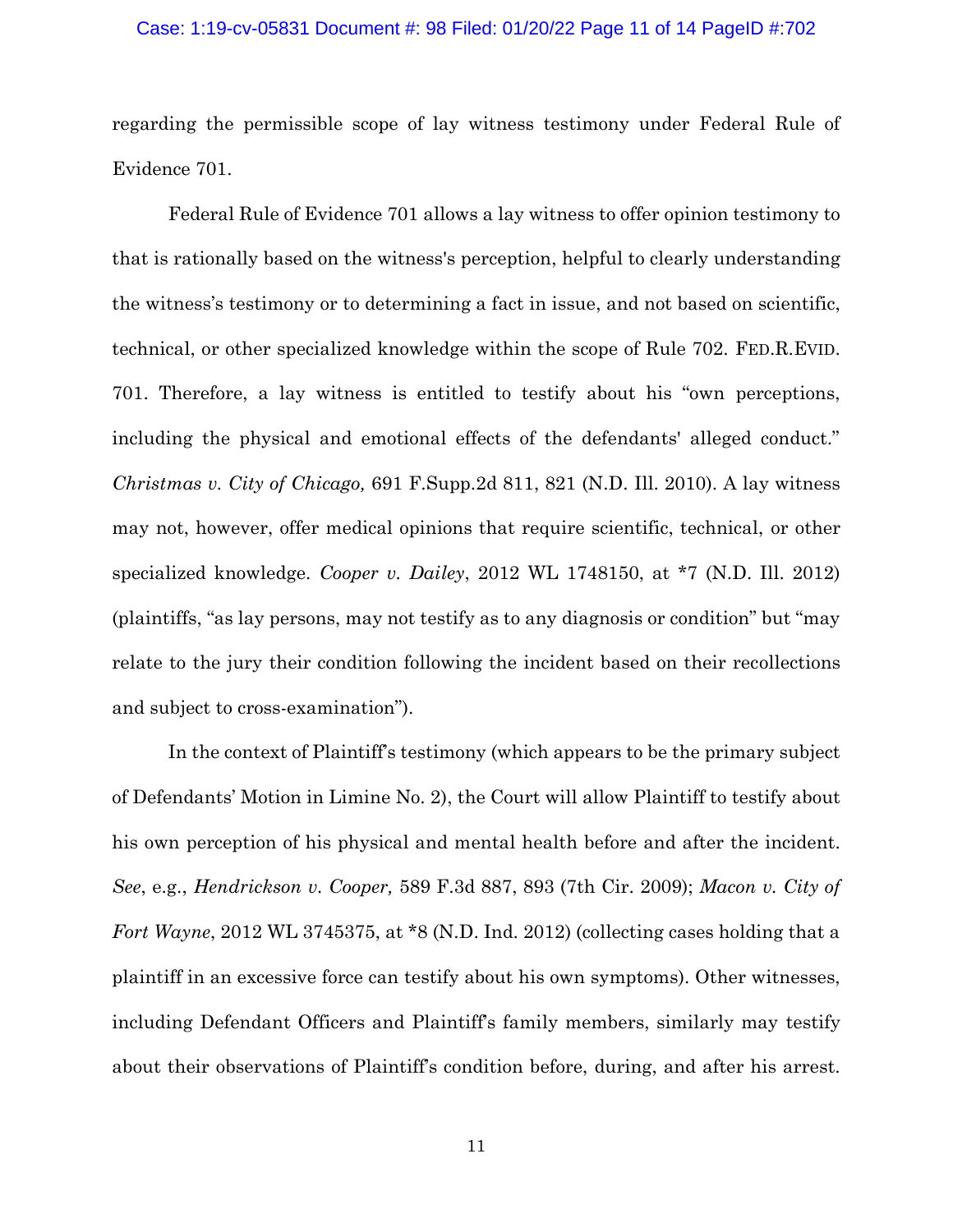*See, e.g., Frazier v. Ind. Dep't of Labor,* 2003 WL 21254567, at \*2 (S.D. Ind. 2003) ("lay witnesses may testify about their firsthand observations of his emotional distress and mental anguish and any physical manifestations attributed to such distress and anguish"). But no lay witness will be permitted to testify or opine as to the cause of Plaintiff's physical or mental health concerns, or offer a medical diagnosis of the same. *Hendrickson*, 589 F.3d at 892–93; *see also, Denton v. Ne. Ill. Reg'l Commuter R.R. Corp.,* 2005 WL 1459203, at \*5 (N.D. Ill. 2005) ("[e]xpert testimony is generally required to establish a causal connection between an accident and an injury unless the connection is a kind that would be obvious to laymen, such as a broken leg from being struck by an automobile"). If necessary, this issue can be raised again at the pretrial conference or in the context of specific witness testimony at trial.

#### **III. Motion in Limine No. 3**

Defendants' Motion in Limine No. 3, which seeks to bar Plaintiff from introducing evidence or testimony of any internal City of North Chicago orders, directives, policies or procedures, is granted in part and denied in part. As it pertains to Plaintiff's claims against the individual Defendant Officers, i.e. non-*Monell* claims, neither party will be permitted to introduce evidence that Defendant Officers did or did not follow North Chicago Police regulations, policies, or training procedures during the incident in question. The Seventh Circuit has consistently held that "42 U.S.C. § 1983 protects plaintiffs from constitutional violations, not violations of state laws or, in this case, departmental regulations and police practices." *Scott v. Edinburg*, 346 F.3d 752, 760 (7th Cir. 2003). The violation of (or adherence to) police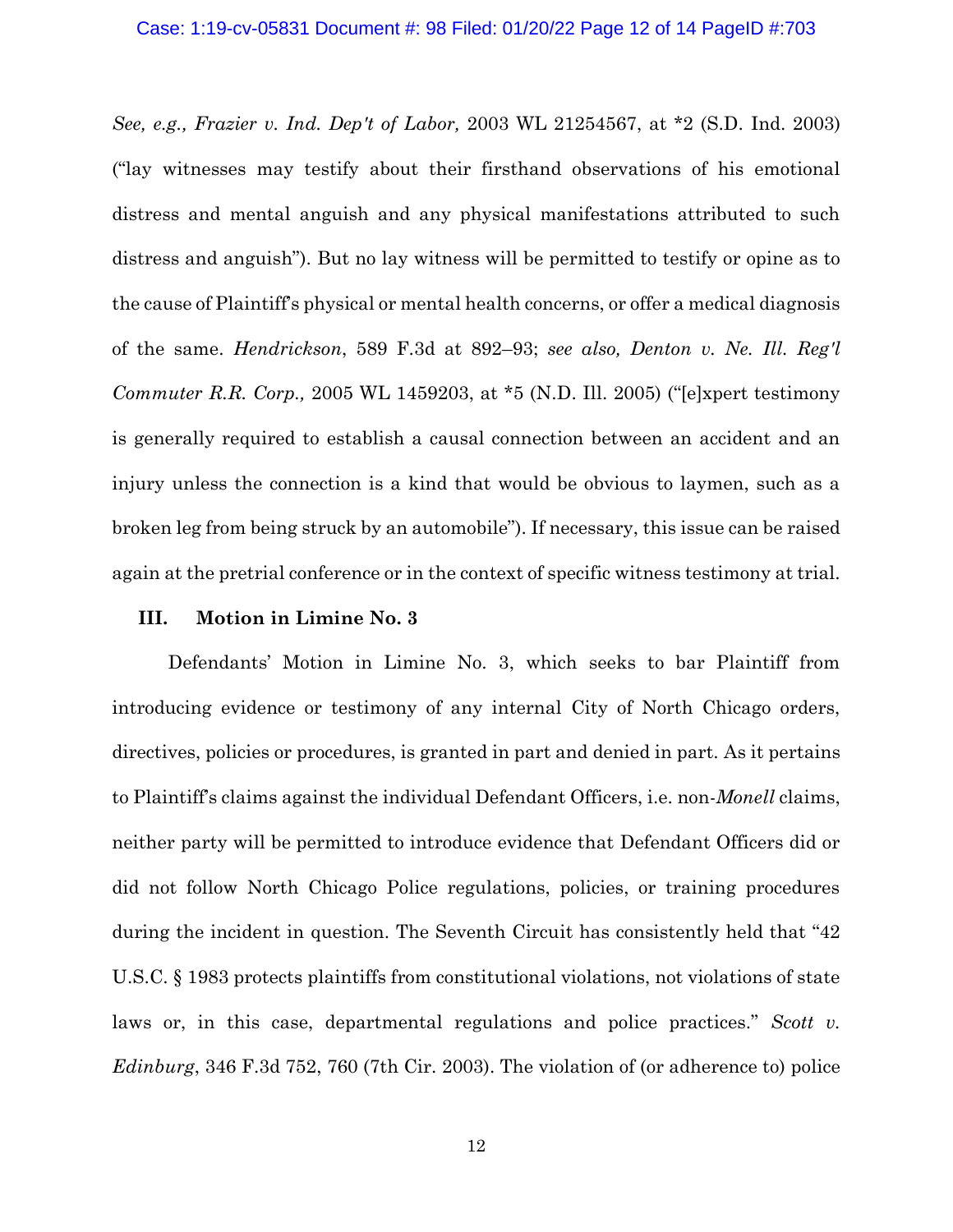regulations or even a state law is completely immaterial as to the question of whether a violation of the federal constitution has been established. *Id.* 

The Court denies Defendants' Motion in Limine No. 3 with respect to Plaintiff's *Monell* claim, or at least reserves ruling, until specific exhibits are presented to the Court at the pretrial conference or in the context of trial.

#### **IV. Motion in Limine No. 4**

Defendants' Motion in Limine No. 4 asks the Court to bar Plaintiff's criminal defense attorney, Julio Argueta, from testifying in Plaintiff's case-in-chief. This motion is denied as overbroad and premature. The Court needs additional information regarding the anticipated subject matter and scope of Mr. Argueta's testimony, which either can be addressed at the pretrial conference or in the context of specific objections to Mr. Argueta's testimony at trial.

## **V. Motion in Limine No. 5**

Defendants' Motion in Limine No. 5, which asks to bar any evidence or testimony that Defendant Officers were not disciplined by the North Chicago Police Department after the incident, is granted in part and denied in part. The Court incorporates its ruling regarding Defendants' Motion in Limine No. 3 on this point – evidence that Defendants did or did not follow internal North Chicago Police Department policies and procedures, or that Defendants were or not disciplined by the North Chicago Police Department for purportedly violating those procedures, is not relevant to the constitutional claims Plaintiff has brought against the individual Defendant Officers in this case. Such evidence may, however, be relevant to Plaintiff's